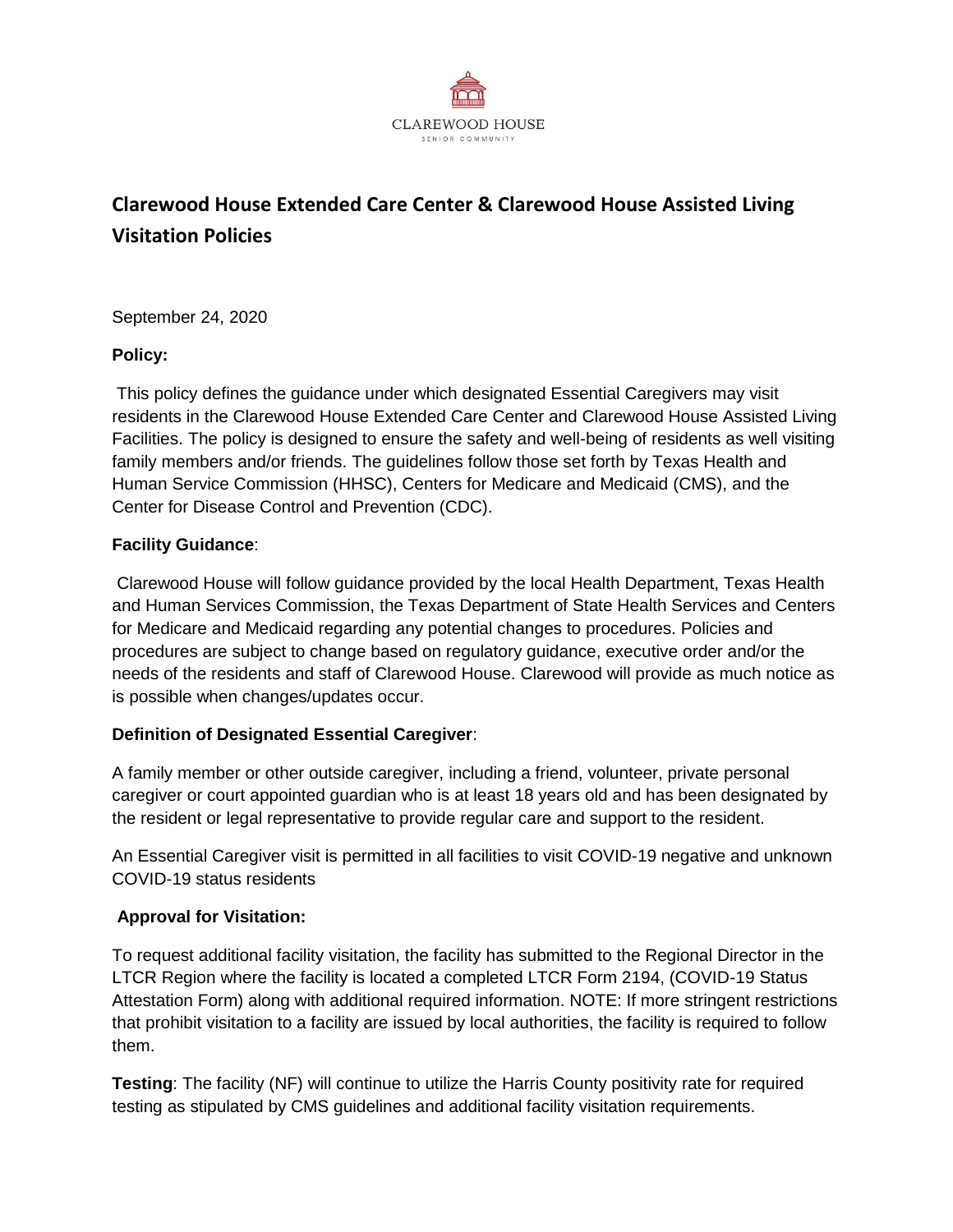Weekly Testing will continue for Residents and Staff or as directed by HHSC or Harris County Health Department.

# **Types of Visitation Allowed for Nursing Facilities and Assisted Living Facilities that Have Not Yet Received an Approved Visitation Designation:**

 **Closed Window Visits** – A personal visit between a visitor and a resident during which the resident and visitor are separated by a closed window and the visitor does not enter the building. A closed window visit is permitted at all facilities and for all residents. Refer to Closed Window Policy.

• **End-of-Life Visits** – A personal visit between a visitor and a resident who is actively dying. An end-of-life visit is permitted in all facilities and for all residents at end of life. Refer to End-of-Life Visitation Policy.

# **Essential Caregiver Visits**

- Up to two permanently designated\* essential caregiver visitors per resident.
	- $\circ$  \*Essential caregivers are those who can provide critical assistance and resident care and support.
- Once designated, the names of the two essential caregivers will be communicated to the facility to ensure compliance with this and other governing policies.
- Only one essential caregiver at a time may visit a resident
- Each visit is limited to no more than two hours, unless the facility determines it can only accommodate a visit for a shorter duration and will adjust the duration of the visit accordingly.
- The visit may occur outdoors, in the resident's bedroom, or in another area in the facility that limits visitor movement through the facility and interaction with other residents.
- The essential caregiver may have contact with the resident, but personal protective equipment, as recommended by the facility, must be worn at all times during the visit.
- Visits much be scheduled with Evelyn, at [evelyn@clarewoodhouse.com,](mailto:evelyn@clarewoodhouse.com) 713-774-5821 ext. 221.

# **Notifications**:

 At any time that the facility experiences an outbreak (as defined by HHSC guidance) of COVID-19, the facility will follow appropriate reporting guidelines for additional testing and interventions which may include, but is not limited to, halting visitation.

# **Communication**:

As Clarewood House continues to respond to the evolving challenges of the pandemic, Clarewood House will remain in communication with residents, resident representatives, families. Our goal is to continue to protect our residents and staff along with reuniting loved ones in support of providing social and emotional support in the safest environment possible.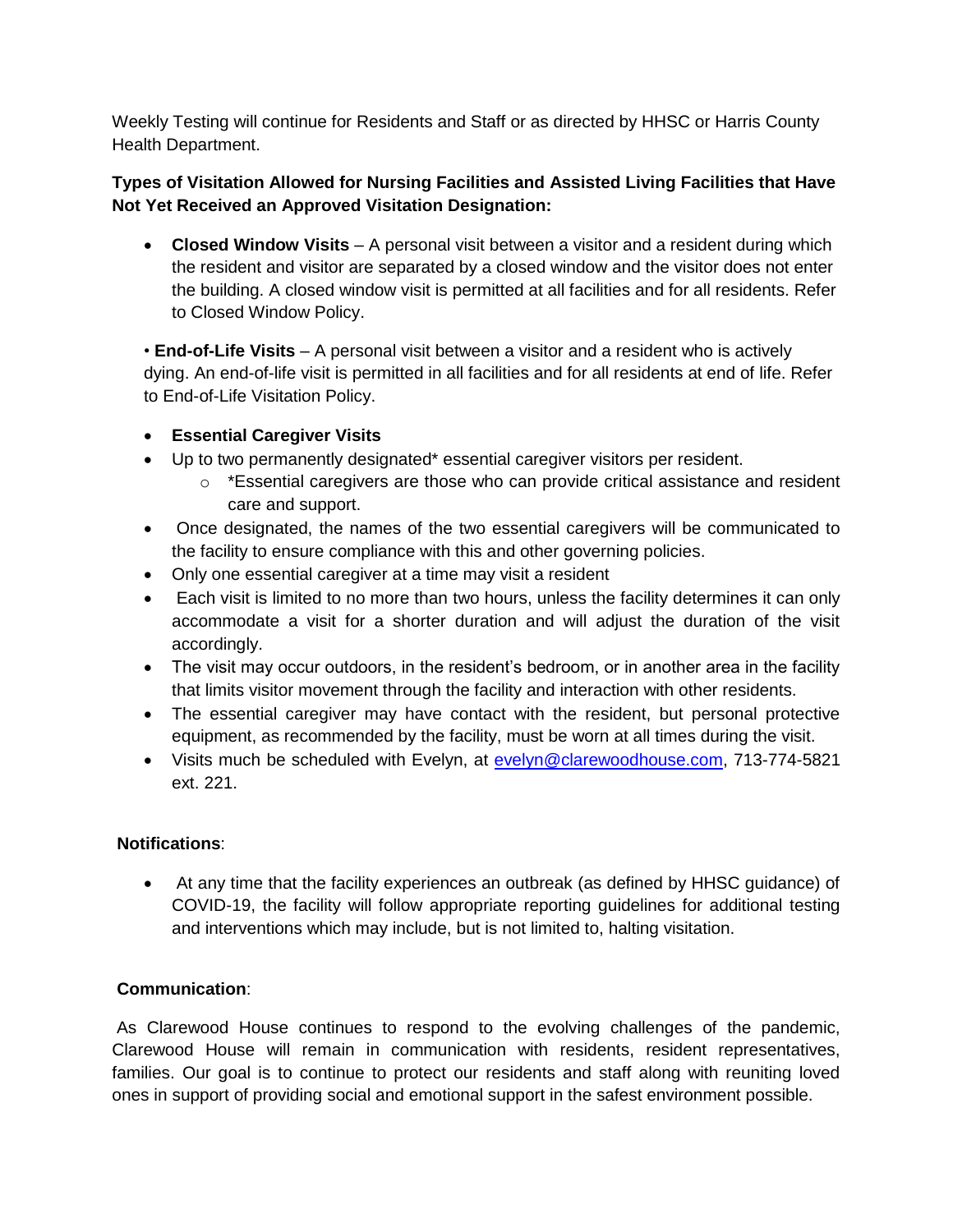Clarewood will communicate procedure implementation and changes at the facility by means of the following: • Letters • Phone Calls • Emails.

- Residents will receive a written memo placed in their rooms.
- Family/responsible parties and staff will receive an e-mail notification.
	- $\circ$  Anyone wanting to receive e-mail notifications can make a request by e-mailing: [covid-19@clarewoodhouse.com](mailto:covid-19@clarewoodhouse.com)
- The Clarewood House Covid-19 hotline is in-house extension #287 or 713-778-8287. Please visit [www.clarewoodhouse.com](http://www.clarewoodhouse.com/) for update Covid-19 information.

The Essential Caregiver Visitor will be informed that the Visitation Policy may change at any time due to variable circumstances. The facility will make every effort to notify the Essential Caregiver(s) as soon as changes in the policy are adopted.

# **Resident Preparation**:

1. Information will be provided to the resident about visitation protocols, requirements and the facts about COVID-19.

2. The resident must wear a facemask or face covering over both the mouth and nose (if tolerated) throughout the visit.

3. The resident will be advised, per facility guidelines, to wear a facemask at all times while out of the room.

4. The resident will follow hand hygiene protocols.

5. If the resident is ill, has symptoms consistent with COVID-19, or has tested positive for COVID-19, they will not be able to participate in visitation. An alternate means of visitation will be offered, such as a virtual visit with assistance from staff if necessary.

6. The resident will be encouraged to follow infection control practices during visitation.

# **Essential Caregiver Visitor Preparation**:

1. Essential Caregiver will schedule all visits as directed by the facility and/or with designated facility staff 24 hours prior to arriving at facility. NOTE: All visits will end at the designated time, even if the Essential Caregiver arrives late for the scheduled visit.

2. Essential Caregiver will be screened and symptom-checked when arriving at the building. An Essential Caregiver who meets any of the following screening criteria must leave the facility property and reschedule the visit

> o a. Fever defined as a temperature of 99.6 Fahrenheit and above, or signs or symptoms of a respiratory infection, such as cough, shortness of breath, or sore throat;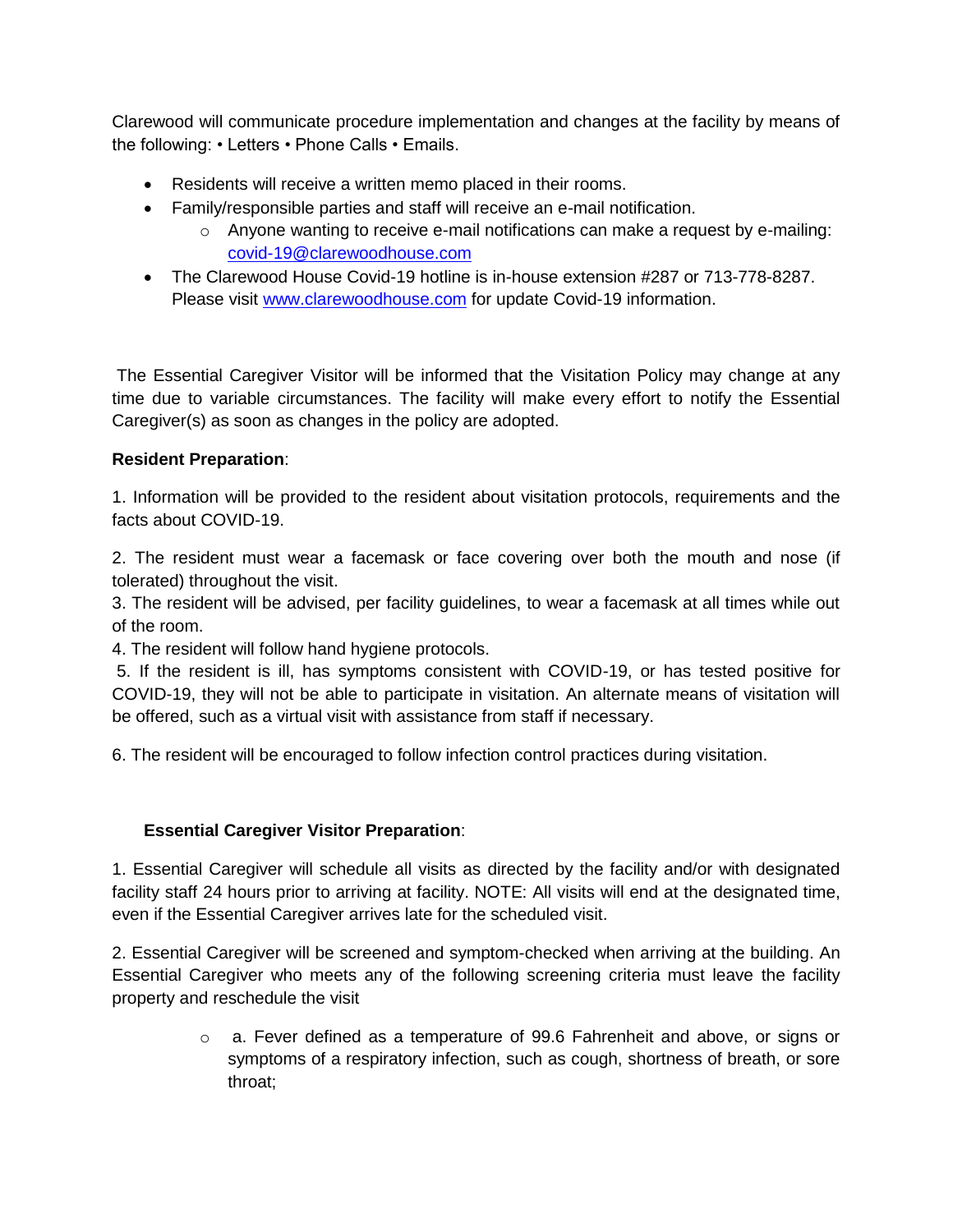- $\circ$  b. signs or symptoms of COVID-19, including chills, cough, shortness of breath or difficulty breathing, fatigue, muscle or body aches, headache, new loss of taste or smell, sore throat, congestion or runny nose, nausea or vomiting, or diarrhea;
- $\circ$  c. additional signs and symptoms as outlined by the Centers for Disease Control and Prevention (CDC) in Symptoms of Coronavirus at cdc.gov;
- $\circ$  d. contact in the last 14 days with someone who has a confirmed diagnosis of COVID-19, is under investigation for COVID-19, or is ill with a respiratory illness; or
- o e. has a positive COVID-19 test results from a test performed in the last 10 days.

3. Prior to each visit, the Designated Essential Caregiver will show valid proof of a negative COVID-19 test (Antigen or PCR) in the last 14 days. The facility reserves the right to confirm the validity of the proof provided and may delay and/or prevent visitation as a result of inaccurate, incomplete and/or invalid information.

4. Information will be provided to the Essential Caregiver Visitor about visitation protocols, procedures, requirements, facts about COVID-19, use of personal protective equipment (PPE) and Infection Control prevention.

5. Essential Caregiver will sign a written agreement and acknowledgement of education that they understand and agree to follow the applicable policies, procedures, and requirements.

6. Essential Caregiver will acknowledge and agree to leave the facility at the assigned end time of the visit.

7. Essential Caregiver will be required to wear a surgical facemask for visitation, and it must be worn at all times covering both the mouth and nose.

8. Essential Caregiver must follow hand hygiene protocols with handwashing and/or alcohol gel before and after the visit.

9. Only one designated Essential Caregiver at a time (a single visit) may visit with the resident.

10. Essential Caregiver will enter and exit the facility only at designated front entrances.

11. Essential Caregiver will report to the facility if they experience any COVID-19 symptoms prior to a scheduled visit, and/or two weeks (14 days) following the day of the visit. Essential Caregiver will be provided a reminder to monitor for symptoms and will receive guidance on to whom to report an onset of any symptoms.

12. Essential Caregiver will be advised that the facility will respect the privacy of the resident during the visit, but the community will monitor visit to ensure procedures are followed.

13. If the resident requires assistance during the visit, the Essential Caregiver understands that the staff member will maintain privacy as able while assisting during the visit.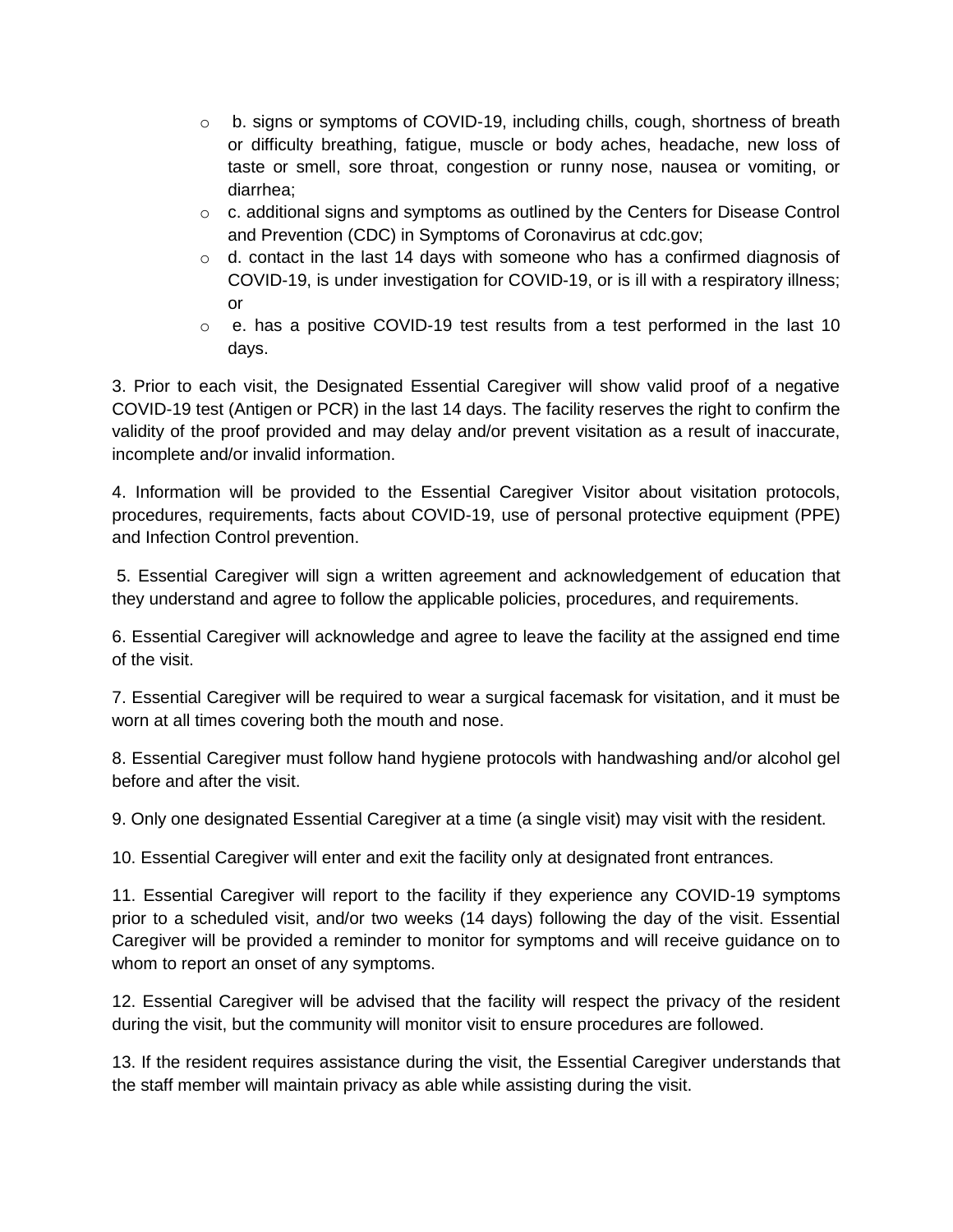14. An Essential Caregiver who does not meet screening protocols will not be permitted to attend the visit. Essential Caregiver will be advised that failure to comply with visitation instruction and guidance will result in inability to attend the visitation.

15. Essential caregivers may come in contact with the resident they are caring for, but must not come in contact with other residents or staff members.

#### **Facility Staff Preparation:**

1. The facility staff will document the identity of each Essential Caregiver in the resident record in Resident Profile section indicating Designated Essential Caregiver.

2. The facility staff will verify the identity of the Essential Caregiver by creating an Essential Caregiver badge and will verify identity before each visit.

3. The facility staff will inform the Essential Caregiver of applicable policies, procedures and requirements.

4. The facility staff will approve the Essential Caregiver's facemask and other appropriate PPE, or provide an approved facemask and other appropriate PPE.

5. The facility will have staff members to assist/escort residents to and from the designated visitation space, and will assist as needed during the visit, while additionally providing space for privacy.

6. Staff members will wear a facemask at all times as required by the facility.

7. The facility will ensure that the resident and Essential Caregiver wash their hands and/or use alcohol-based gel prior to staff assisting/escorting them to the location of the visit. When the visit is complete, both the resident and Essential Caregiver will perform hand hygiene again.

#### **Space Preparation**:

1. Designated space to utilize in the event that the resident has a roommate will be identified by the facility.

2. The facility will ensure a safe visiting area for outdoor visits, considering outside temperatures and ventilation.

3. Designated visitation areas will be cleaned and disinfected between each visitation with special attention to high-touch surfaces, including, but not limited to, door handles, handrails, window, seating utilized, communication devices utilized, etc.

4. Manufacturer's instructions will be followed for all cleaning and disinfection products (e.g., concentration, application method and contact time, necessary personal protective equipment, etc.).